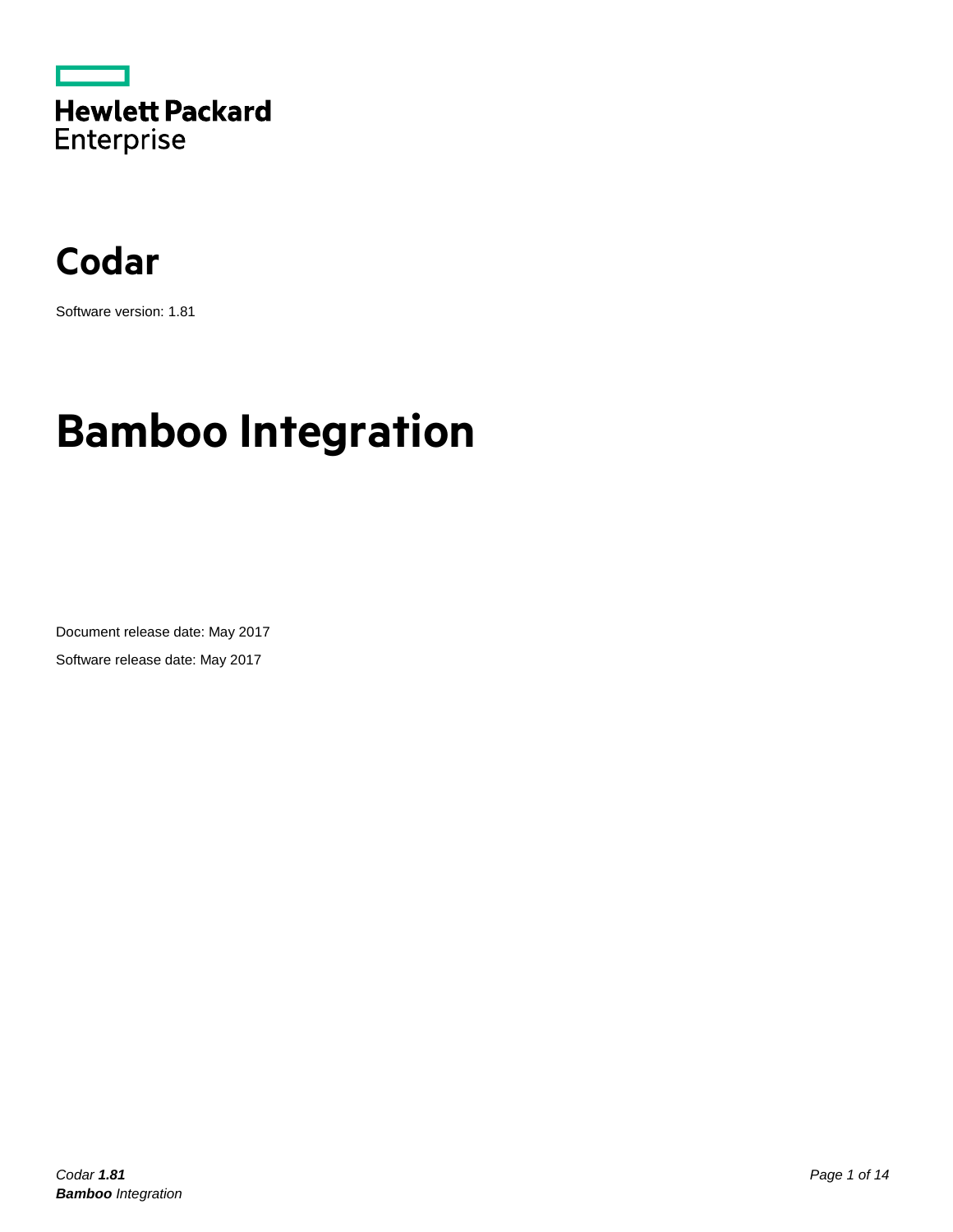# <span id="page-1-0"></span>Legal notices

#### Warranty

The only warranties for Hewlett Packard Enterprise products and services are set forth in the express warranty statements accompanying such products and services. Nothing herein should be construed as constituting an additional warranty. Hewlett Packard Enterprise shall not be liable for technical or editorial errors or omissions contained herein. The information contained herein is subject to change without notice.

### Restricted rights legend

Confidential computer software. Valid license from Hewlett Packard Enterprise required for possession, use or copying. Consistent with FAR 12.211 and 12.212, Commercial Computer Software, Computer Software Documentation, and Technical Data for Commercial Items are licensed to the U.S. Government under vendor's standard commercial license.

#### Copyright notice

© Copyright 2017 Hewlett Packard Enterprise Development LP

#### Trademark notices

Adobe® is a trademark of Adobe Systems Incorporated.

Microsoft® and Windows® are U.S. registered trademarks of Microsoft Corporation.

Oracle and Java are registered trademarks of Oracle and/or its affiliates.

UNIX® is a registered trademark of The Open Group.

RED HAT READY™ Logo and RED HAT CERTIFIED PARTNER™ Logo are trademarks of Red Hat, Inc.

The OpenStack word mark and the Square O Design, together or apart, are trademarks or registered trademarks of OpenStack Foundation in the United States and other countries, and are used with the OpenStack Foundation's permission.

#### Documentation updates

To check for recent updates or to verify that you are using the most recent edition of a document, go to the following URL and sign-in or register: [https://softwaresupport.hpe.com.](https://softwaresupport.hpe.com./)

Select Manuals from the Dashboard menu to view all available documentation. Use the search and filter functions to find documentation, whitepapers, and other information sources.

You will also receive updated or new editions if you subscribe to the appropriate product support service. Contact your Hewlett Packard Enterprise sales representative for details.

#### Support

Visit the Hewlett Packard Enterprise Software Support Online web site a[t https://softwaresupport.hpe.com.](https://softwaresupport.hpe.com/)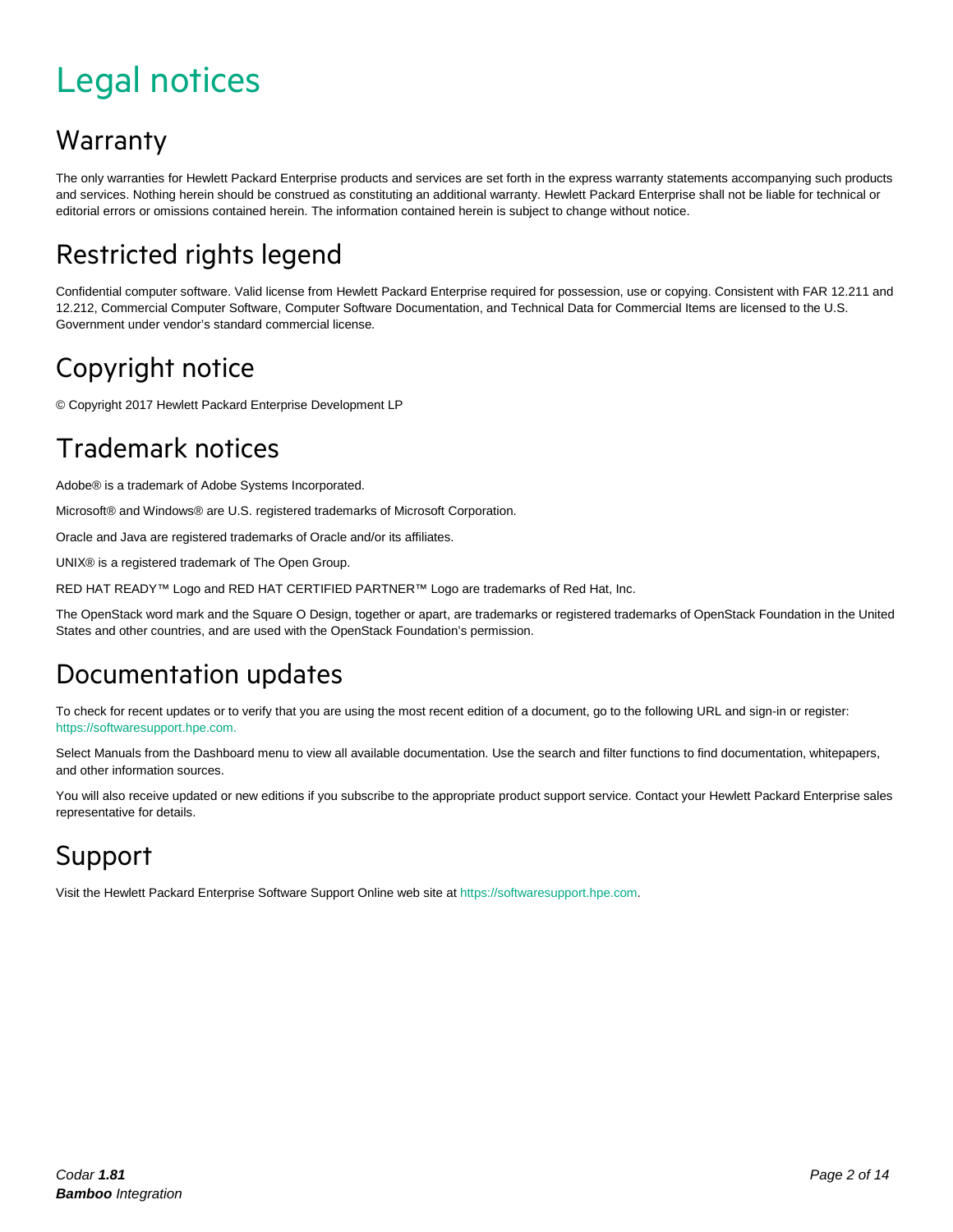# Contents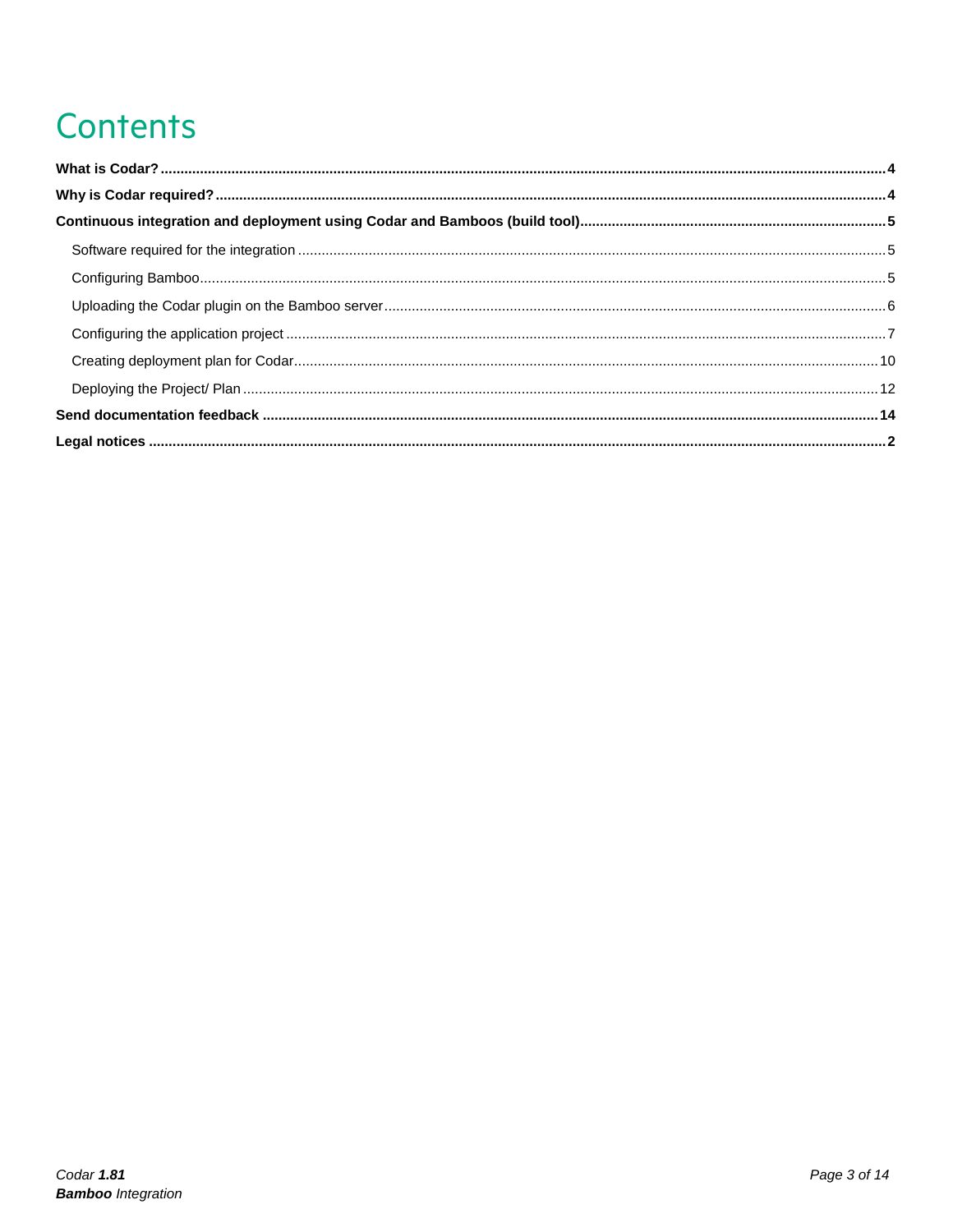# <span id="page-3-0"></span>What is Codar?

HPE Codar is a continuous delivery solution that provides deployment and release management of complex multi-tier applications across the application lifecycle. It automates the deployment of applications by embracing existing content from Chef, HPE Server Automation, and so on and representing this content as components. These components can be used in a graphical topology designer to create an application model.

# <span id="page-3-1"></span>Why is Codar required?

Software engineering builds are subject to continuous deployment and testing on the principles of frequent code commits, build automation, faster and frequent builds, automated application deployment, and test automation. On top of continuous integration, software development teams also continuously deliver qualified software applications to their test and production teams. One of the challenges that most software development teams face in the process of continuous integration and continuous delivery is the ability to automate the deployment of applications in a simple and consistent manner and run tests on the deployed instance. Codar is built to solve this problem.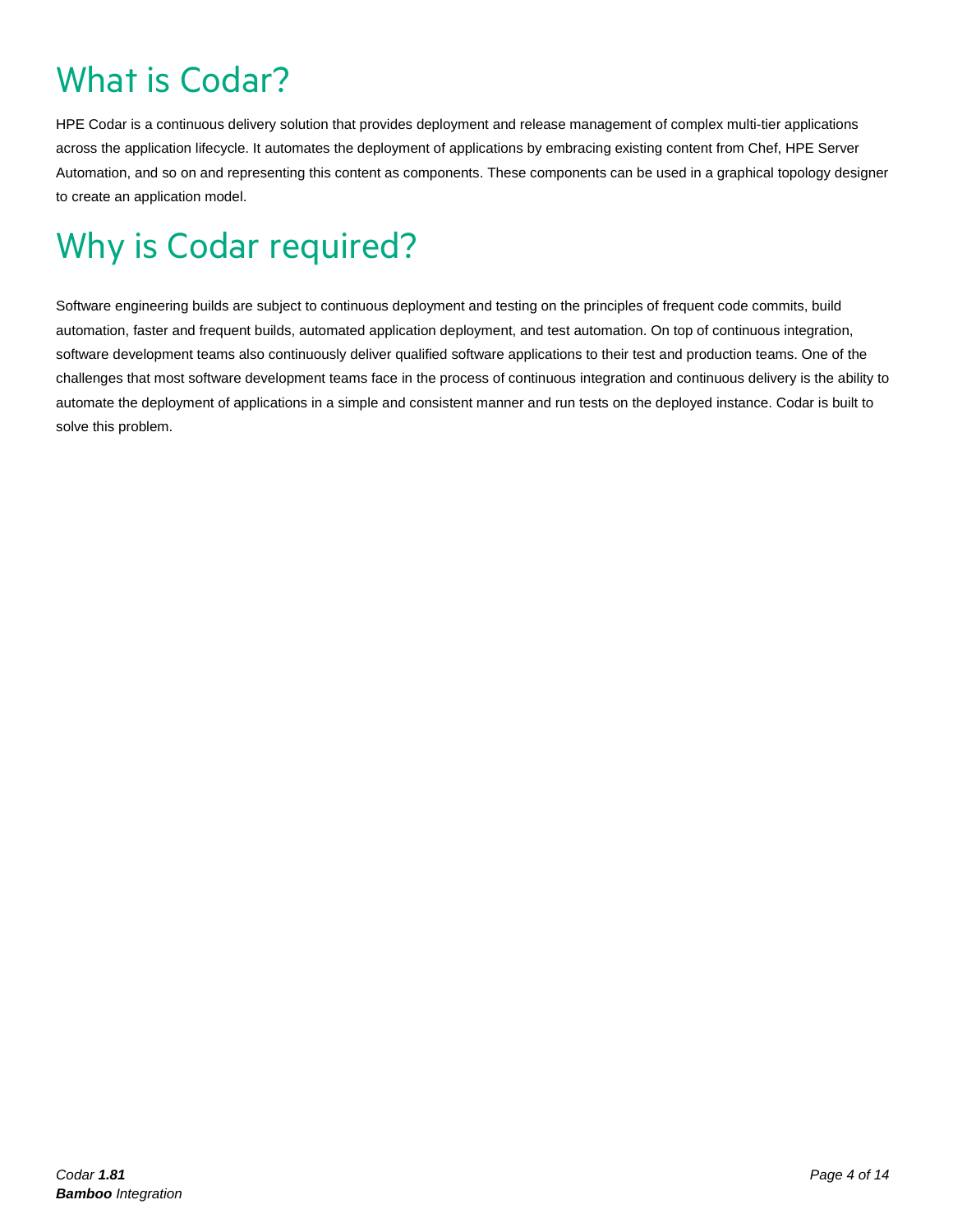# <span id="page-4-0"></span>Continuous integration and deployment using Codar and Bamboos (build tool)

### <span id="page-4-1"></span>Software required for the integration

To integrate Bamboo with Codar, you must install the following software:

1. Install Atlassian Bamboo 5.10.1.1.

**Note**: This is not an open source and hence has to be purchased.

- 2. Install the JDK version 1.8x on the Bamboo server.
- 3. Install Collabnet Subversion Edge from collab.net/support/documentation.
- 4. Install TortoiseSVN from tortoisesvn.net. Install the latest version and use the default settings. After the installation, you can see new options when you right-click a file or folder in Windows Explorer.
- 5. Download and install Maven from maven.apache.org.

## <span id="page-4-2"></span>Configuring Bamboo

After installing the software listed above, configure Bamboo as given below:

- 1. Login to the Bamboo dashboard with the provider URL (http://<host>:<port>/)
- 2. Go to **Action menu > Bamboo Administration > Overview**.
- 3. Click Server capabilities on the left pane.
	- a. Click **Detect Server Capabilities** button at the right top of the screen.
	- b. The system automatically detects all the available JDK capabilities and updates the same.
- 4. Click Executables.
	- a. Click **add an executable as a server capability**
		- i. Select the **Capability type** (Executable), **Maven type** (3.x) and enter the **Executable label.**
		- ii. Enter the path (without bin), where the Maven is located.
- 5. Click Linked repositories.
	- a. Click **Add repository**.
	- b. Select the repository.
	- c. Enter the repository values (Name, URL, Username, and Password).
	- d. Click **Save repository**.

**Note:** The Repository details can also be included while configuring the project/plan.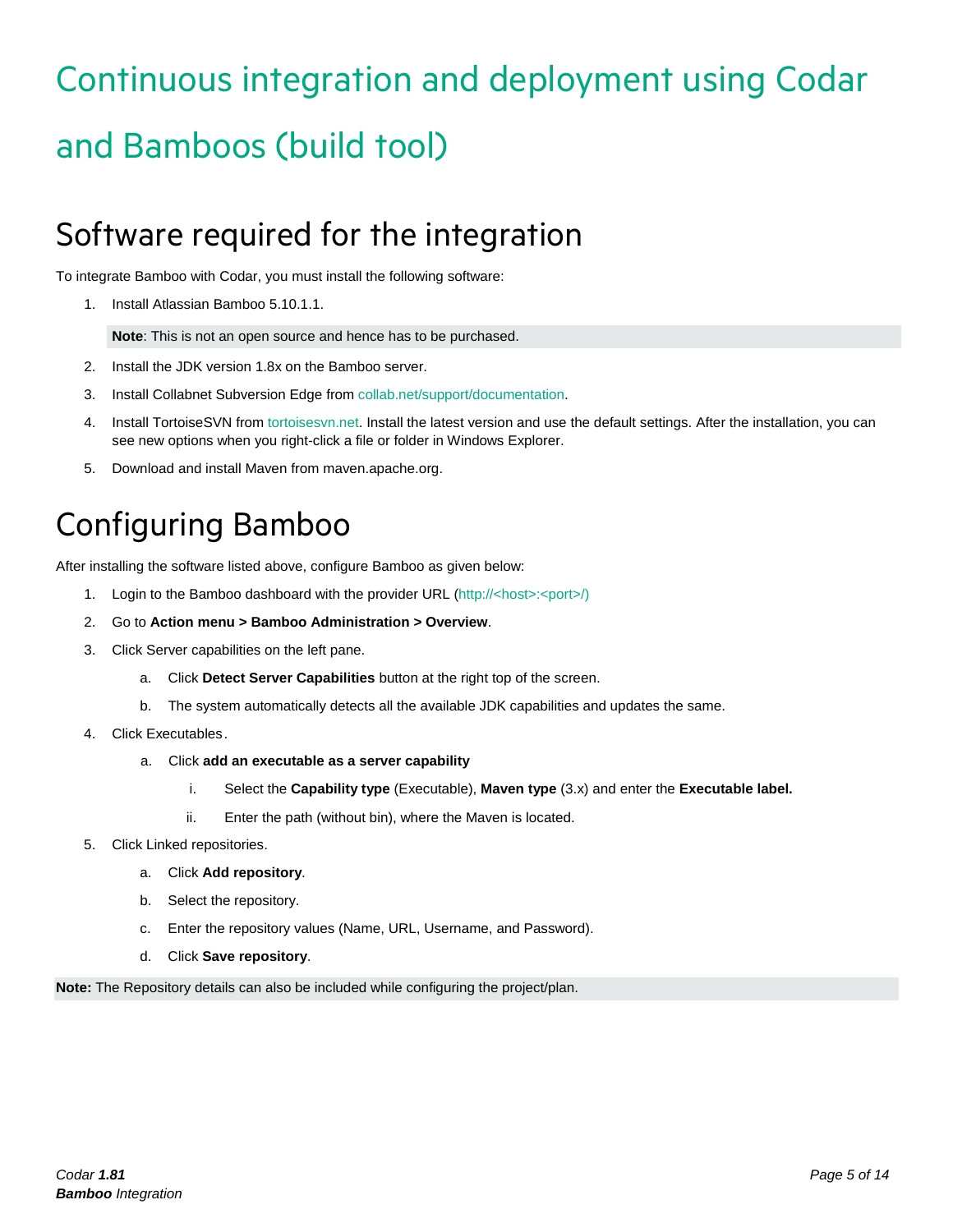# <span id="page-5-0"></span>Uploading the Codar plugin on the Bamboo server

You must upload and enable the Codar plugin on the server in which Bomboo is installed.

### Installing the Codar plugin

- 1. Go to the Bamboo dashboard.
- 2. Click the gear icon  $\mathbf{R} \cdot \mathbf{R}$  at the top right of the screen.
- 3. Select **Add-ons** from the gear icon.
- 4. Click **Upload add-on**.
- 5. Click **Browse** and select the plugin jar file from the local machine.
- 6. Click **Upload**

**Note:** Go to **Action menu > Bamboo Administration** and click on **Pause Server** before you upload the plug-in into the server.

### Enabling the Codar plugin

The Codar plugin is enabled by default after the installation.

If the plugin gets disabled, click **Enable** button.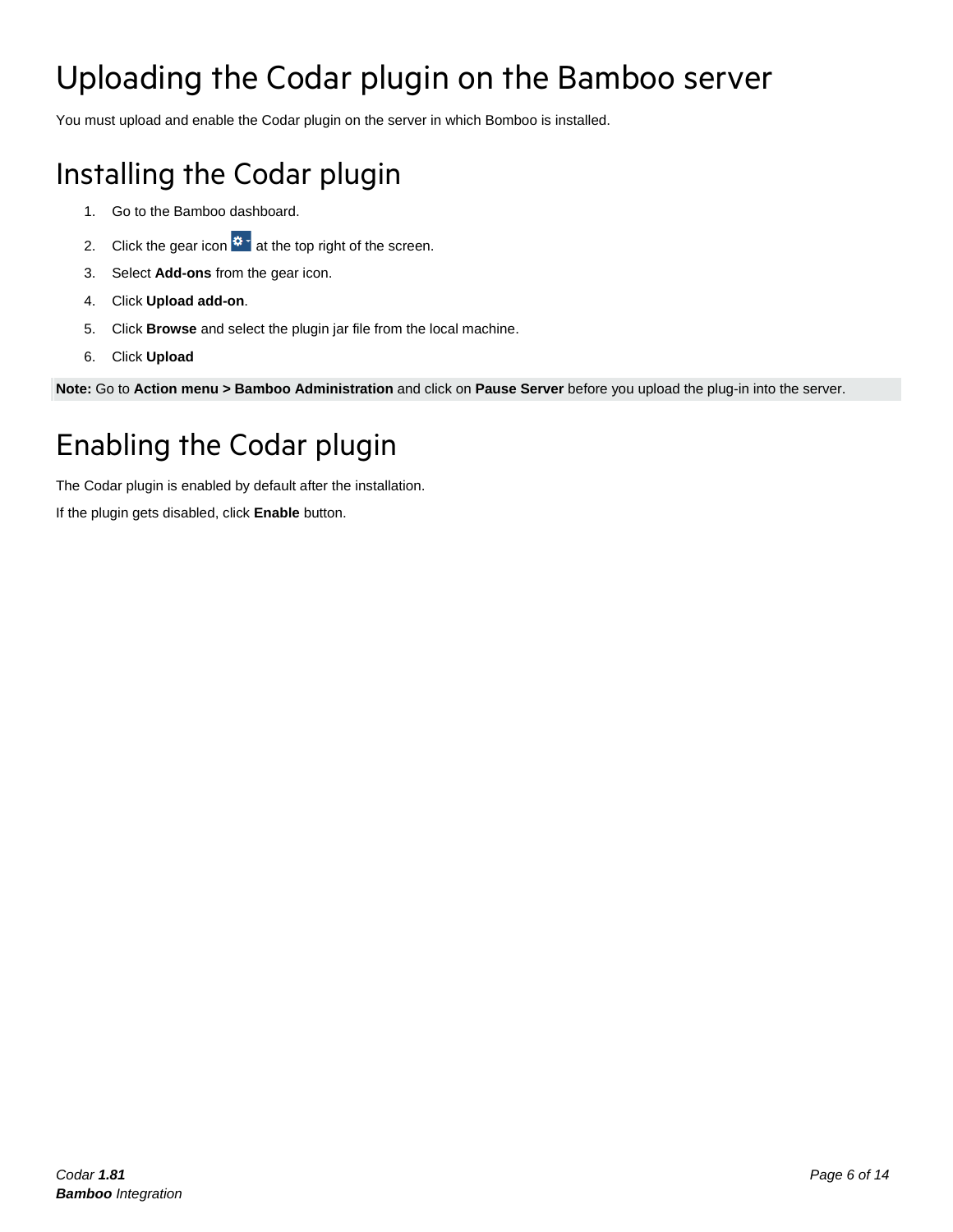# <span id="page-6-0"></span>Configuring the application project

### **Prerequisites**

- 1. Create a valid design in Codar and Associate the design to **Application**. Ensure that the deployment of the design works by going to "Test" tab and clicking on Test Run. The design should deploy successfully.
- 2. Export this Design by clicking **Export** button and selecting **Save As JSON**.
- 3. Design should include property which will be modified in the Bamboo plugin, marked as Modifiable or mandatory.
- 4. Please enter the Codar credentials in OO before starting the deployment through Bamboo Plugin.
	- a. Go to **OO Central** (https://<hpe\_codar\_host>:<oo\_port>/oo).
	- b. Click **Content Management** on left pane of the page.
	- c. Go to **Configuration Items** tab.
	- d. Open **System Accounts** and edit **CODAR\_REST\_CREDENTIALS**.
	- e. Enter Codar Credentials (Default: admin/cloud) and Click **Save**.

This design has to be checked-in into the source repository.

**Note:** For security reasons, you must configure the Codar plugin with SSL and HTTPS enabled and with TLS Protocol Version 1.2 only.

### Create Project/Plan

This section describes how to create a project/plan.

- 1. Click **Create > Create New Plan.**
- 2. Select new project.
	- a. Enter the **Project Name/Project** Key for new project.
- 3. Enter the **Plan name/Plan** Key and description (if any) in the respective text box.
- 4. Check the radio button to either select the previously linked repository or link to a new repository.
	- a. To link to new repository click the radio button and select the repository that supports subversion.

**Note:** If the **subversion** option is not available, you can select the **others** option.

- b. Enter the fields according to the selected repository.
- E.g.: The fields to be mentioned for subversion is shown below: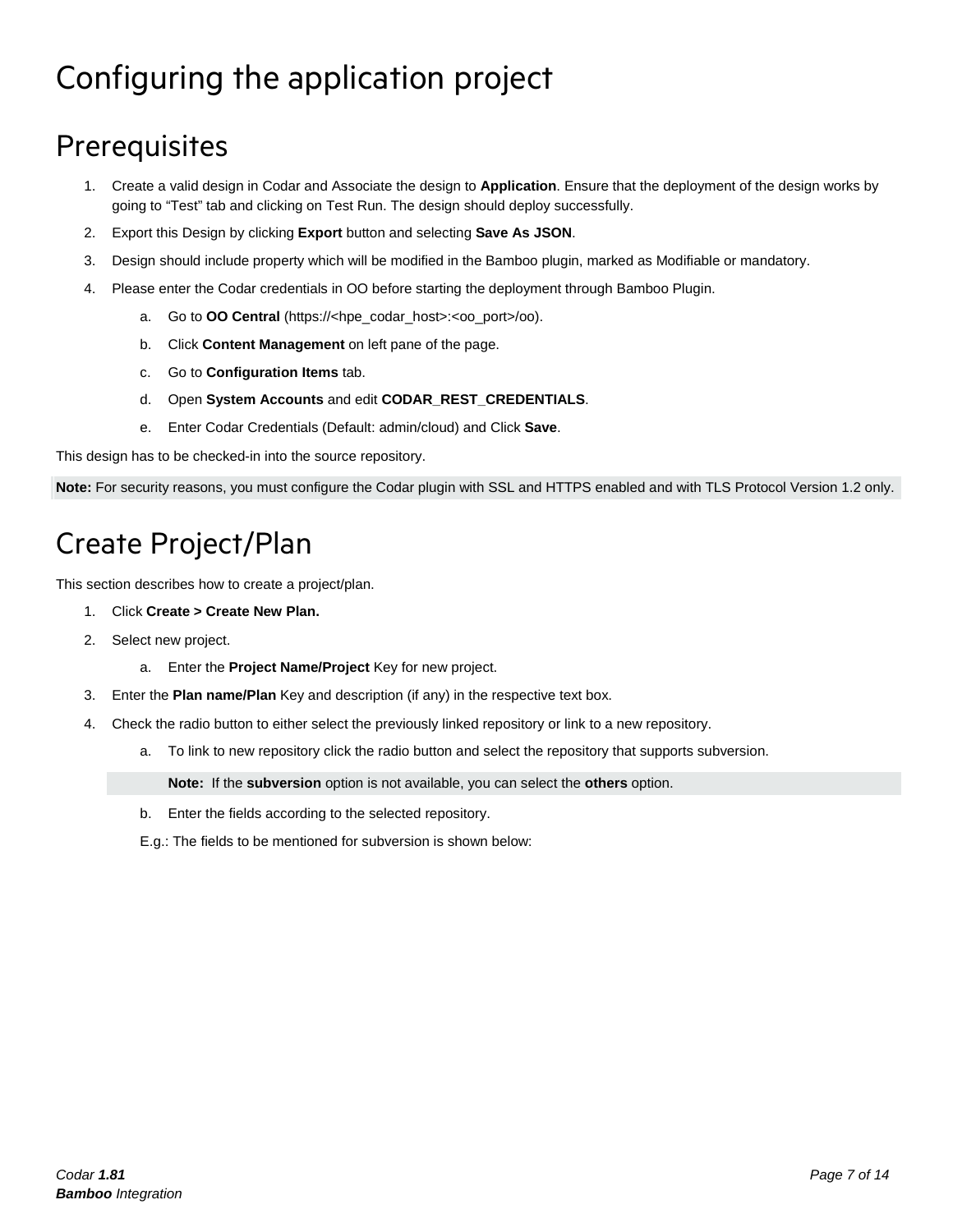| Link repository to new build plan |                                                                                         |
|-----------------------------------|-----------------------------------------------------------------------------------------|
|                                   | Repository host* · Previously linked repository                                         |
|                                   | <b>E</b> Link new repository                                                            |
|                                   | Subversion -                                                                            |
| Display name <sup>*</sup>         | <b>PetClinic Repo</b>                                                                   |
|                                   | <b>Subversion details</b>                                                               |
| Repository URL*                   | http://subvrsionserver01.lab.hpe.com:8090/svn/PetClinic/trunk                           |
|                                   | The location of the Subversion repository (e.g. http://svn.collab.net//repos/svn/trunk) |
| Username                          | admin                                                                                   |
|                                   | The subversion username (if any) required to access the repository                      |
| Authentication type               | Password                                                                                |
| Password                          |                                                                                         |
|                                   | The password required by the subversion username                                        |
|                                   | <b>Test connection</b>                                                                  |
|                                   |                                                                                         |
|                                   | ✓ Connection successful                                                                 |
| <b>Repository access</b>          | Allow all users to reuse the configuration of this repository                           |
|                                   | ● Only you are allowed to reuse the configuration of this repository                    |
|                                   |                                                                                         |
|                                   | <b>Configure plan</b><br>Cancel                                                         |

5. Click **Configure plan** to save the plan details.

**Note:** The Project Key/ Plan Key gets generated automatically according to the project/plan name entered, but can be customized if required.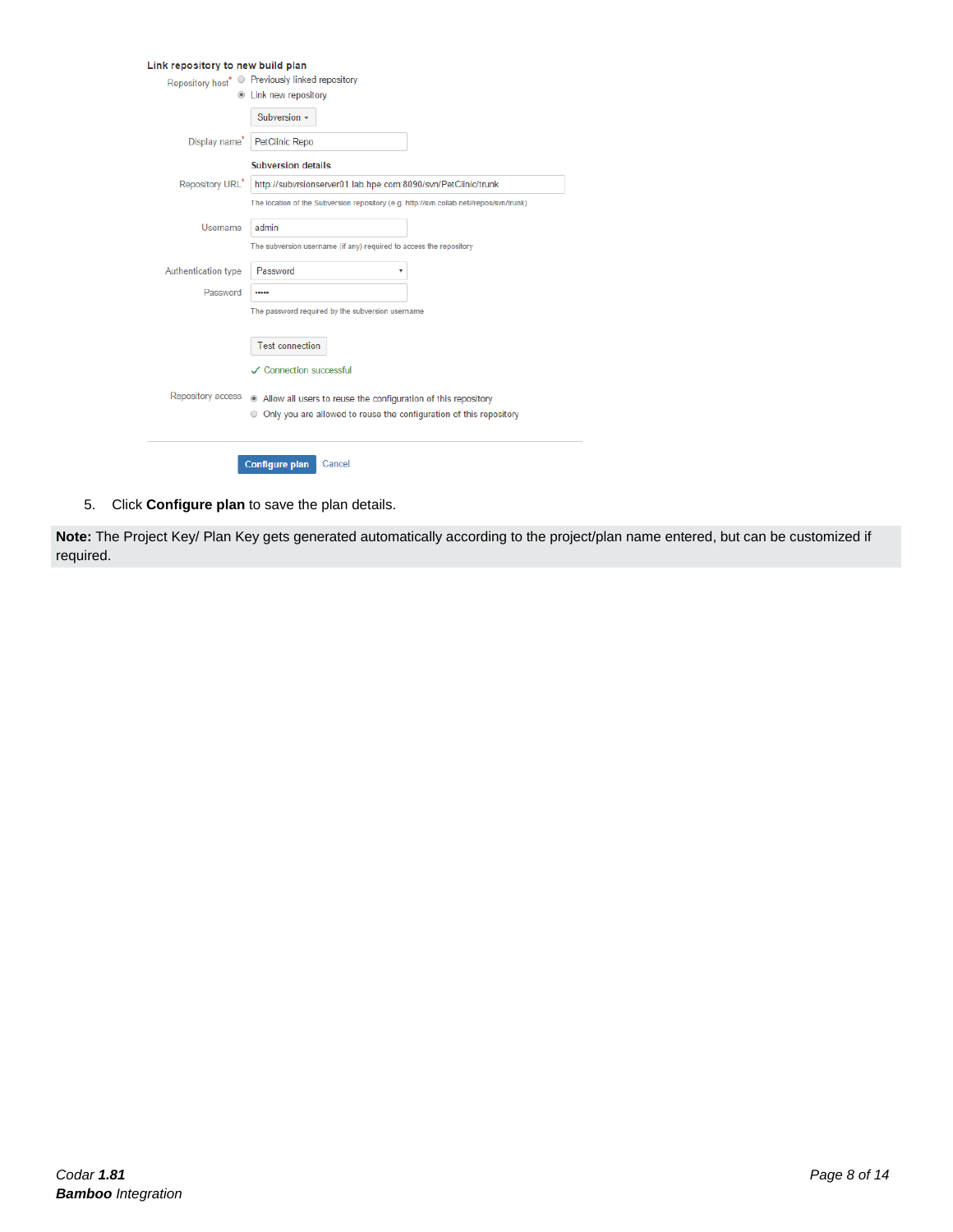### Configuring Maven Task

After creating the Project/Plan you will be directed to add the maven task for the plan.

- 1. Click **Add Task.**
- 2. Select the **Type of task** (Maven 3.x task) from the available options.
- 3. Enter the values in the fields as below:

| Sonica Cona Cuackont<br>O                                                                                                                                                                             | Maven 3.x configuration                                                                                                                                                                                                                                                   | How to use the Mayen task |  |
|-------------------------------------------------------------------------------------------------------------------------------------------------------------------------------------------------------|---------------------------------------------------------------------------------------------------------------------------------------------------------------------------------------------------------------------------------------------------------------------------|---------------------------|--|
| Checkout Default Repository                                                                                                                                                                           | Task description                                                                                                                                                                                                                                                          |                           |  |
| Mayen 3.x                                                                                                                                                                                             | Mayen Build Task                                                                                                                                                                                                                                                          |                           |  |
| Final tasks Are always executed even if a previous task falls.                                                                                                                                        | Disable this task                                                                                                                                                                                                                                                         |                           |  |
| Drag tasks here to make them final                                                                                                                                                                    | Executable                                                                                                                                                                                                                                                                |                           |  |
| Add task                                                                                                                                                                                              | - Add new executable<br>Mayen 339                                                                                                                                                                                                                                         |                           |  |
|                                                                                                                                                                                                       | Goaf                                                                                                                                                                                                                                                                      |                           |  |
|                                                                                                                                                                                                       | clean install                                                                                                                                                                                                                                                             |                           |  |
|                                                                                                                                                                                                       | The goal you want to execute. You can also define system properties such as -<br>Djava.Awt.Headless=true.<br>Build JDK®                                                                                                                                                   |                           |  |
|                                                                                                                                                                                                       | Add new JDK<br>٠.<br><b>JDK 1.8</b>                                                                                                                                                                                                                                       |                           |  |
|                                                                                                                                                                                                       | Which JDK do you need to use for the build? the JAVA_HOME will be added as an environment<br>variable.<br>Environment variables                                                                                                                                           |                           |  |
|                                                                                                                                                                                                       | Extra environment variables: e.g. MAVEN_OPTS="-Xmx256m -Xms128m". You can add multiple<br>parameters separated by a space.<br>Working sub directory                                                                                                                       |                           |  |
|                                                                                                                                                                                                       | Specify an alternative sub-directory as working directory for the task.<br>Where should Bamboo look for the test result files?<br>The build will produce test results.<br>If checked, the build will fail if no tests are found. Test output must be in JUnit XML format. |                           |  |
|                                                                                                                                                                                                       | Advanced options                                                                                                                                                                                                                                                          |                           |  |
|                                                                                                                                                                                                       | Save<br>Cancel                                                                                                                                                                                                                                                            |                           |  |
| Enable this plan?                                                                                                                                                                                     |                                                                                                                                                                                                                                                                           |                           |  |
| Yes please!                                                                                                                                                                                           |                                                                                                                                                                                                                                                                           |                           |  |
| By selecting this option your plan will be available for building and change detection straight away.<br>do not select this option if you have advanced configuration changes to make after creation. |                                                                                                                                                                                                                                                                           |                           |  |
| Create<br>Cancel                                                                                                                                                                                      |                                                                                                                                                                                                                                                                           |                           |  |
|                                                                                                                                                                                                       |                                                                                                                                                                                                                                                                           |                           |  |

a. Enter the task description and select the executable (Maven 3.x).

**Note:** If Maven 3.x is not configured and not available in executables dropdown, then click **Add new executables** and enter the values based on the Maven's home directory.

- b. Enter the Goal, and Build JDK.
- c. Uncheck '**The build will produce test results'** option.

**Note:** If you select the checkbox to produce test result then built will fail when there is no test available. The Advanced option should not be changed/modified.

d. Click **Save**.

**Note:** Make sure to uncheck the checkbox under the **Enable this plan?** option.

4. Click **Create** to complete.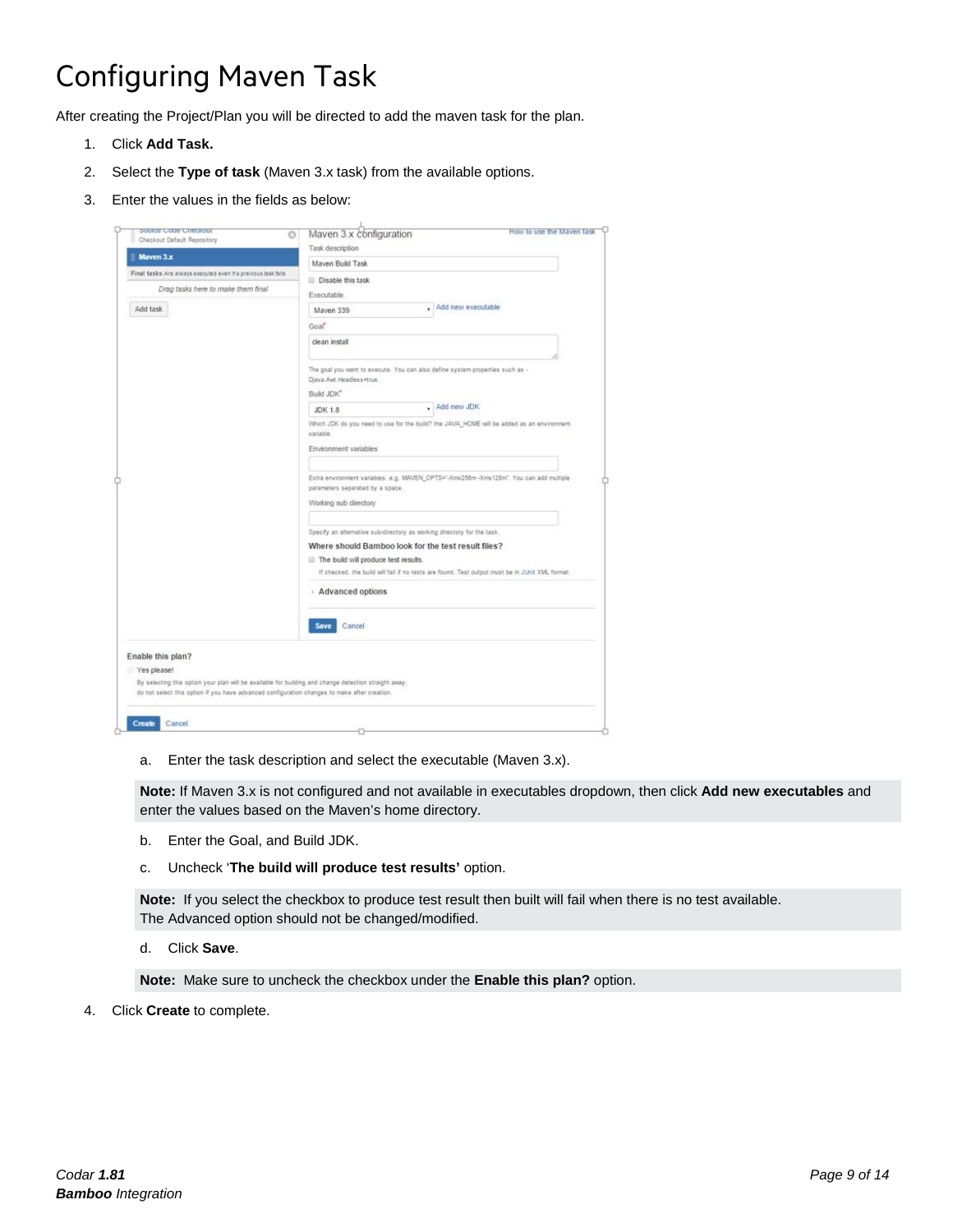#### Plan Configuration screen is displayed as below:



- 1. Select **Trigger** tab
- 2. Click **Add trigger**
	- a. Enter the **Trigger description**
	- b. Make sure corresponding repository is checked
	- c. Select the **polling strategy** (Periodically/ Scheduled)
	- d. Enter the **polling frequency** in seconds
	- e. Click **Save trigger**
- 3. Go to **Build > All build plans.**
- 4. Navigate to the newly created plan and click edit icon.
- 5. Navigate to **Stages & jobs > Default Stage > Default Job.**
- 6. Select the default job and click **Artifact** tab.
- 7. Click **Create definition**.
	- a. Enter the Artifact **definition name.**
	- b. Enter the **copy pattern** for the artifacts that is required during deployments using the plugin (\*\*/\*.json, \*\*/\*.war).
	- c. Enable the **Shared** checkbox for successfully build.
	- d. Click **Create** to confirm.

### <span id="page-9-0"></span>Creating deployment plan for Codar

- 1. Click **Create > Create deployment project**.
- 2. Enter the **Deployment name** and description (optional).
- 3. Select the **Build plan** that was created in the previous section.
- 4. Select the radio button for **main plan branch**.
- 5. Click **Create Deployment project**.

#### Creating Environment

Once the Deployment project is created, you need to add environment for the same.

1. Click **Add Environment**.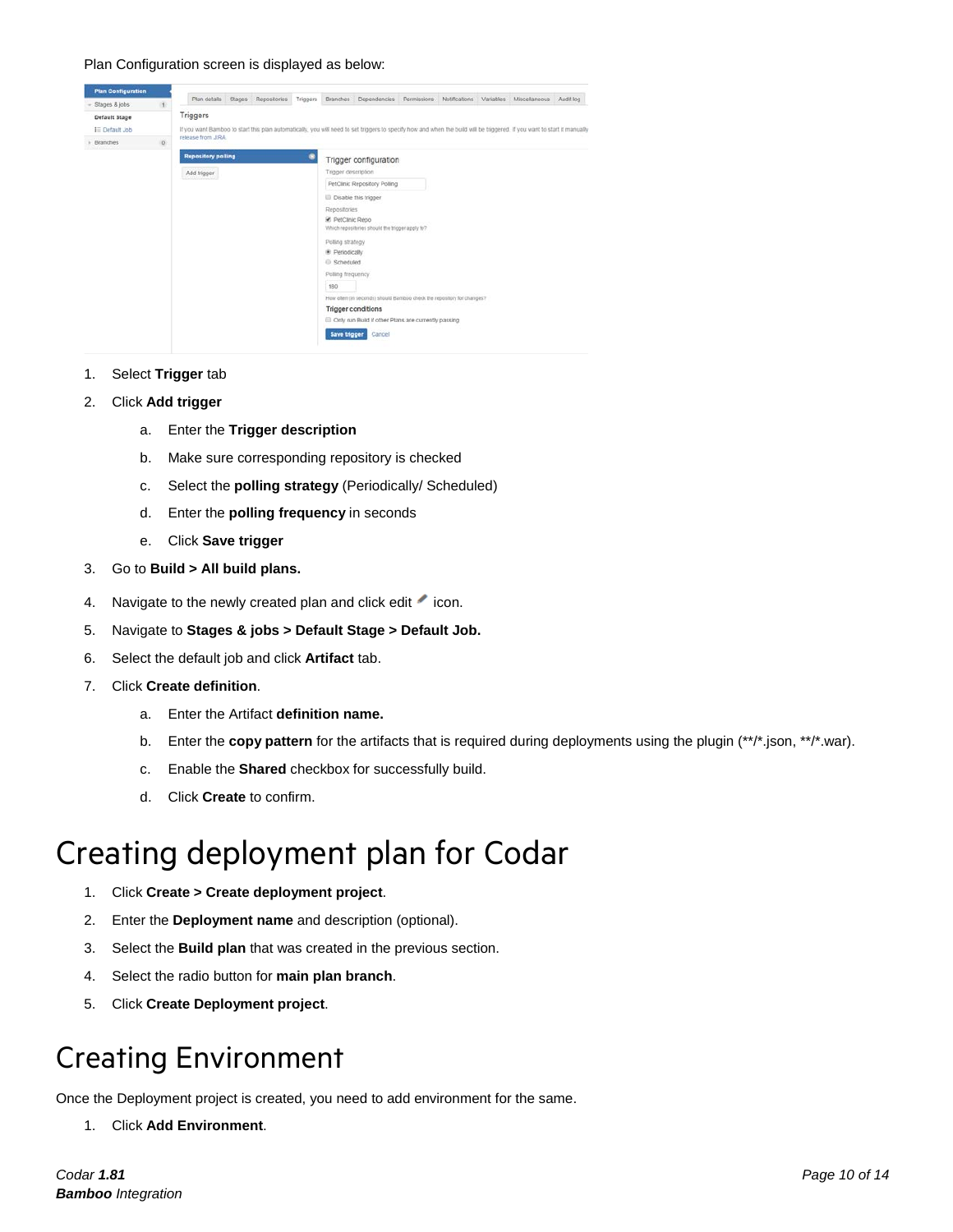- 2. Enter the **Environment name** and description (optional).
- 3. Click **Continue to task setup** to proceed.

### Adding Task

After creating the environment, you will be directed to Add Codar task for the plan.

- 1. Click **Add Task.**
- 2. Select the **Codar Task** plugin from the available options in the Task types.
- 3. Enter the values in the fields as below:

All fields marked with an asterisk are mandatory.

| Clean working directory task                                  | $\ddot{\mathbf{c}}$<br>Codar Task configuration |
|---------------------------------------------------------------|-------------------------------------------------|
| Artifact download                                             | Task description<br>B                           |
| Download release contents                                     | codar task                                      |
| <b>Codar Task</b><br>codar task                               | ◉<br>Disable this task                          |
| Final tasks Are always executed even if a previous task fails | Codar Port                                      |
| Drag tasks here to make them final                            | 8444                                            |
|                                                               | Codar Host"                                     |
| Add task                                                      | 10.2.11.230                                     |
|                                                               | Codar User*                                     |
|                                                               | admin                                           |
|                                                               | Codar password*                                 |
|                                                               |                                                 |
|                                                               | Codar SSL Certificate path <sup>*</sup>         |
|                                                               | C:/security/cacerts                             |
|                                                               | Codar SSL Certificate password"                 |
|                                                               |                                                 |
|                                                               | Bamboo User <sup>*</sup>                        |
|                                                               | admin                                           |
|                                                               | Change Bamboo Password                          |
|                                                               | disgnType                                       |
|                                                               | <b>Topology Design</b><br>۳                     |
|                                                               | <b>List Of Designs</b>                          |
|                                                               | PetClinic Application - Partial Desig ▼         |
|                                                               | <b>List Of Versions</b>                         |
|                                                               | 5.0.0<br>$\overline{\mathbf{v}}$                |
|                                                               | Design Location                                 |
|                                                               | http://10.2.13.231:8085/browse/JSON-JS          |
|                                                               | Package Properties*                             |
|                                                               | 9b4da342-8b49-8c5d-1db4-8062778c9e.             |
|                                                               | Package name                                    |
|                                                               | \${bamboo.buildNumber}                          |
|                                                               | Codar Environment"                              |
|                                                               | development                                     |
|                                                               | <b>Di Continguis Promote</b>                    |

- a. Task description (Optional).
- b. Codar Port The Port number the Codar application is listening to.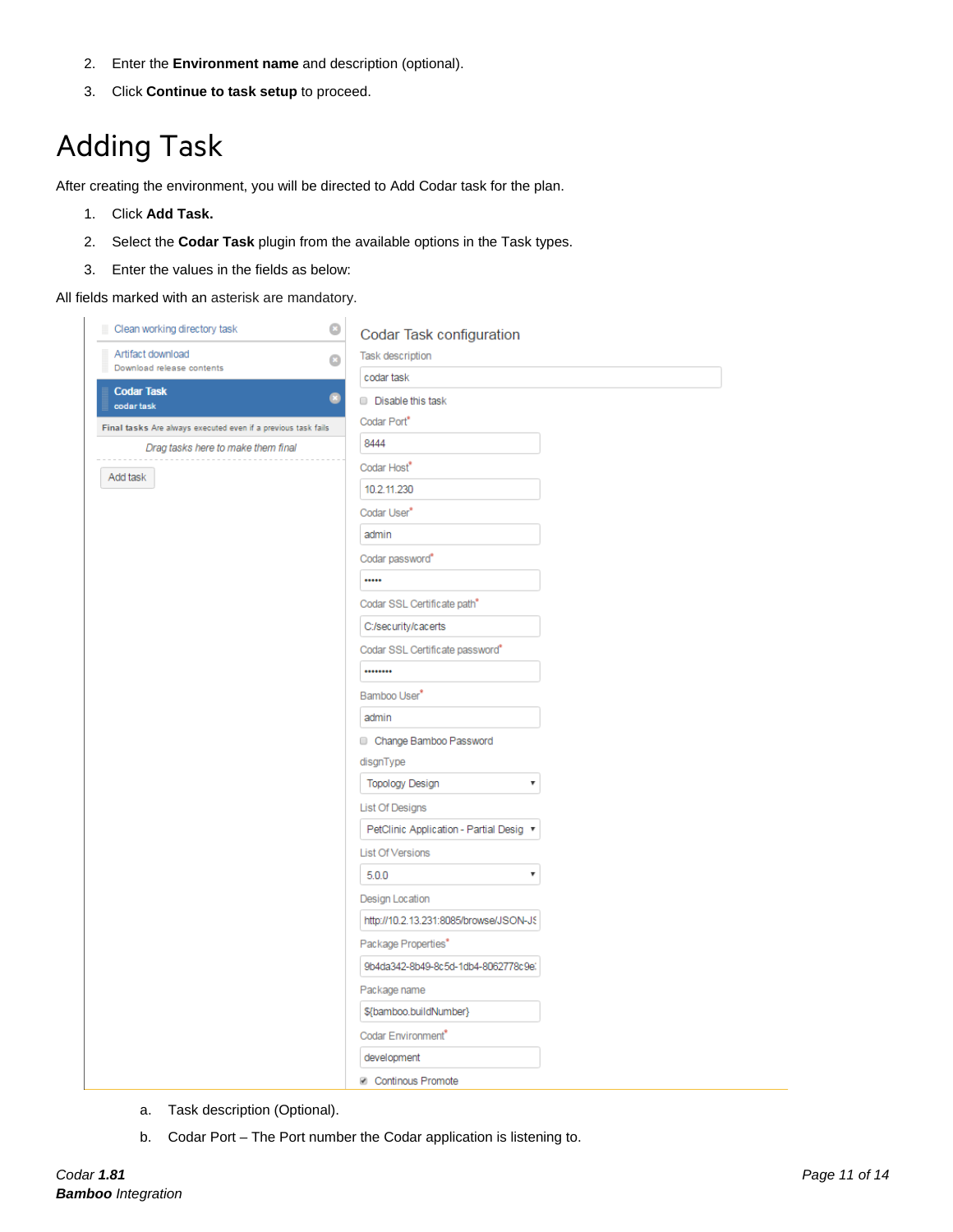- c. Codar Host Host name or IP address of the server on which Codar is installed.
- d. Codar User Name of the user that has administrative privileges in Codar.
- e. Codar password Password of the Codar user.
- f. Codar SSL Certificate path Enter SSL certificate path for Codar and pick up the certificate from the Codar setup.
- g. Codar SSL Certificate password Enter the SSL certificate keystore password for Codar. (By Default the OOTB password is changeit).
- h. Bamboo User name and password.
- i. designType Type of application design (Topology or Sequenced).
- j. List of Designs Based on the application type selected, this field lists the designs available for deployment here. Select the appropriate design. If you do not select a design, the task will not be saved.

When editing a task, you must provide the Codar password and certificate password again to get the design list, then select the appropriate design to save the task.

- k. List of Versions Based on the design selected, this field lists the available application design versions. Select the appropriate version.
- l. Design Location Go to Build > All build plans, select the successful build of the plan and click Artifacts tab, click Design, copy the location and replace the built number with **\${bamboo.buildNumber}**

**E.g.** Original location: [http://10.10.0.161:8085/artifact/HPEV-PET/shared/build](http://10.10.0.161:8085/artifact/HPEV-PET/shared/build%205/Design/designs/PetClinic_Application_on_vCenter_Siva.json)  [5/Design/designs/PetClinic\\_Application\\_on\\_vCenter\\_Siva.json](http://10.10.0.161:8085/artifact/HPEV-PET/shared/build%205/Design/designs/PetClinic_Application_on_vCenter_Siva.json)

Replaced the build number: [http://10.10.0.161:8085/artifact/HPEV-PET/shared/](http://10.10.0.161:8085/artifact/HPEV-PET/shared/build) build- [\\${bamboo.buildNumber}/](http://10.10.0.161:8085/artifact/HPEV-PET/shared/build)Design/designs/PetClinic\_Application\_on\_vCenter\_Siva.json

m. Package Properties and Package name – This value comprises three sections; component ID or name, property name, and property value.

Component Name: Name or ID of the component in the application design. The component name can be obtained from the design. To obtain the component ID, export the design in JSON format using the designer. For example, the component ID of the PetClinic application can be:

PetClinic\_Application\_\_VERSION\_\_1\_\_GROUPID\_\_com.hp.csa.type0001.

Property name: This is the property name and not the display name. Property name can be retrieved using the REST\_API call <codar url>/api/codar/app-package/<packageid>/properties. Refer to the API Reference Guide for more information.

Property value: Value of the property that must be parameterized.

```
E.g. Original location: efc90fde-c75c-d5e5-bd3e-
7f7ce358e2e2;artifacturl;http://10.10.0.161:8085/artifact/HPEV-
PET/shared/build5/App/target/petclinic.war
Replaced the build number: 7f7ce358e2e2;artifacturl;http://10.10.0.161:8085/artifact/HPEV-
PET/shared/build-${bamboo.buildNumber}/App/target/petclinic.war
```
- n. Codar Environment Environment in which the provider to be used for deployment is contained. Environments are created in the **Resource provider** tile under Codar. For details about environments, see the Codar Online Help.
- 4. Select the checkbox for **Continuous promote**.
- 5. Click **Save** to confirm.

### <span id="page-11-0"></span>Deploying the Project/ Plan

1. Click **Back to deployment project** after adding the Codar task

**Note**: You can also Go to **Deploy > All deployment Projects** and select the build to be deployed.

- 2. Click **Triggers** to deploy the successful build plan automatically.
	- a. Click **Add trigger**.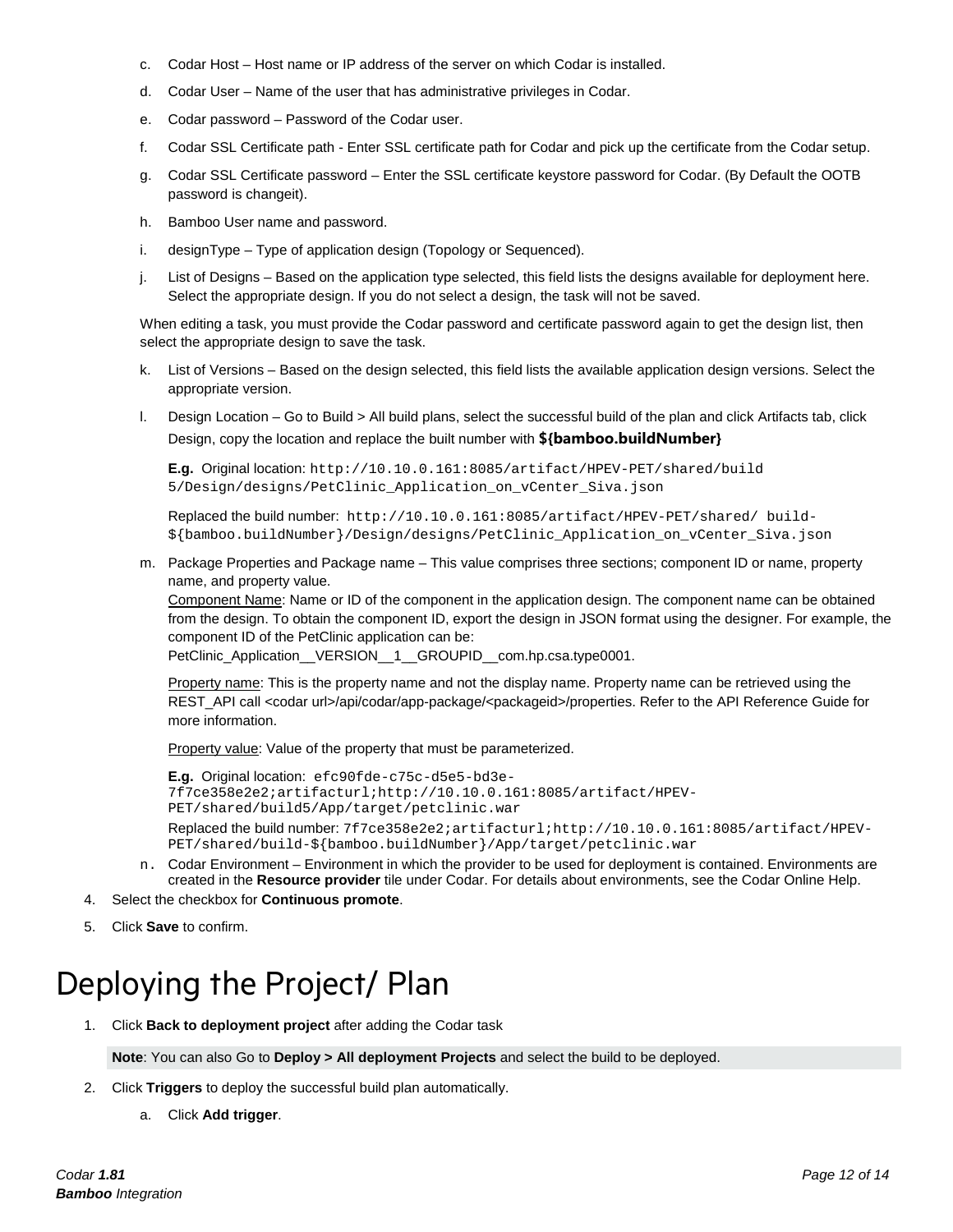- b. Select **After successful built plan** to trigger the deployment post new build.
- c. Enter **Trigger Description**.
- d. Click **Save trigger**.

**Note:** You can click **Deploy** icon if manual deployment is required.